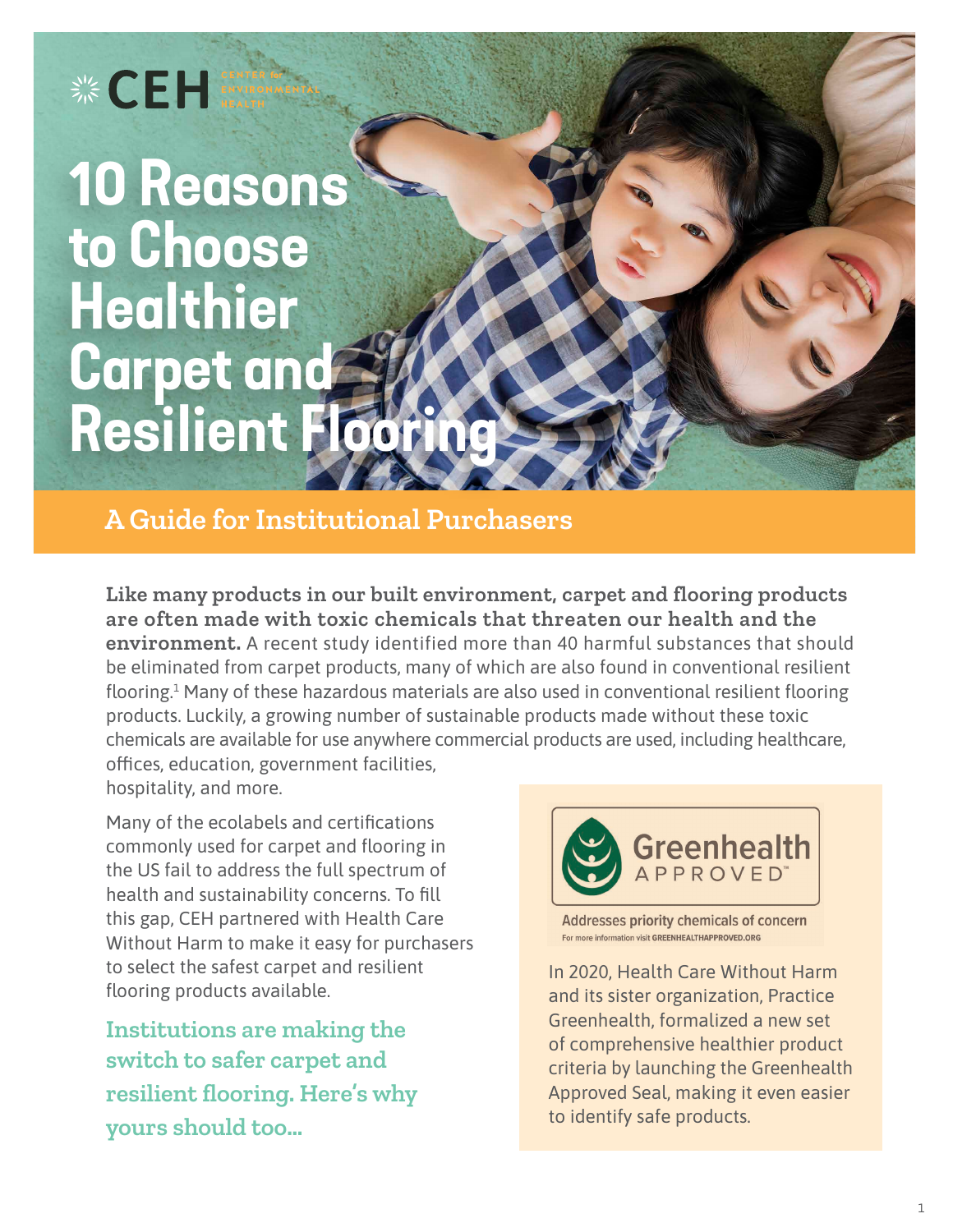## **10 Reasons to Choose Healthier Carpet and Resilient Flooring**

#### **1 Carpet and flooring can be a significant source of exposure to chemicals that are associated with a range of serious health**

**issues,** including asthma, cancer, diabetes, immune system disorders, and reproductive and developmental harm. Health problems linked to chemical exposure are on the rise.<sup>2,3</sup> Our guidelines restrict the use of harmful substances—including vinyl, PFAS, bisphenols and flame retardant chemicals—associated with these and other conditions.<sup>4,5</sup>

## **2 Conventional carpet and flooring products can release volatile organic compounds (VOCs), which have been found**

**to impair cognition.** A recent study found that in a setting with average VOC levels, people had significantly diminished cognitive functions compared to when they worked in a setting with increased ventilation and reduced VOC levels. In the improved indoor environment, participants scored substantially higher on cognition tests that measured functions including crisis response, information usage and strategy, among others.<sup>6</sup> Our guidelines restrict VOC emissions and require products to meet the highest standards for indoor air quality.

# **3 Indoor air can be 2-5 times more polluted than outdoor air,7** and people in

the US spend an estimated 87% of their time indoors.<sup>8</sup> While sealing buildings is an important component of energy efficiency, it can also trap chemicals inside where they build up in concentration and continue to circulate. Crises like COVID-19 and wildfires have forced people to spend more time indoors. The last thing we need are products in our homes, offices and schools that can compromise our immune systems and exacerbate the health effects of these crises.<sup>9,10</sup>

## **4 People are demanding safer, healthier, and more sustainable work and living environments,** and employers, designers, and

building owners are responding. A recent study found that 90% of millennials, who make up the largest share of the workforce, reported that working for a sustainable workplace was important to them (this was also true for 84% of Gen Xers and 77% of Baby Boomers).<sup>11</sup> A commitment to healthier products will help organizations attract and retain employees and tenants, and protect the health and wellbeing of those who work in, live in, or visit your space.

**5 Selecting healthier carpet and resilient flooring products can help you earn sustainability credits** for building certification programs. Examples of credits that the products on our list contribute to include LEEDv4 (several categories), International WELL Building Institute's v2 X05 (Enhanced Material Restrictions) and X08 (Materials Optimization), and Living Building Challenge v4 Imperative 12 (Responsible Materials) and Imperative <sup>13</sup> (Red List).

**6 Toxic materials in carpet and flooring endanger health across the product life cycle.** People involved in the manufacturing, maintenance, and disposal of these products — and those who live in communities where the chemicals are produced and disposed of —are adversely affected, as are air, water, soil, and wildlife.12 For example, PVC flooring is manufactured with mercury, PFAS, and/or asbestos, and has a significant carbon footprint.12 If it burns, it releases cancer-causing dioxins and furans.<sup>13</sup>

# **7 Products on our list typically require less maintenance than conventional**

**products.** Some of the products used to clean and maintain carpet and flooring can harm the health of cleaning and maintenance workers, and the environment. The products that meet our specifications don't require these harmful treatments. For example, the resilient flooring products that meet our criteria don't require stripping, sealing, waxing, and finishing needed for conventional resilient floors, thereby saving time and money, and protecting health. Many of the healthier products come in tile or plank formats, allowing you to replace pieces that become damaged rather than re-carpeting or flooring the whole area.

### **8 Buying healthier products diverts harmful waste from landfills.** In the US, an estimated 2 million tons of carpet is sent to landfills every year, $14$  where toxic chemicals can leach into the soil and groundwater.<sup>15,16</sup> Unlike most conventional carpet products, the ones that meet our specifications must have manufacturer-offered take-back programs.

**9 Safer, healthier products are available!** The list of products that meets our health and safety criteria come in a large range of designs, colors, and formats. Resilient flooring and carpet products that meet our criteria can be found in our [Guide to Selecting Healthier Carpet and Flooring](https://docs.google.com/spreadsheets/d/1xKE387smYu9gYcYOHr5qoNEo8BNQOKjmhVwzHGovz1g/edit#gid=1163922567)  and on **[The Greenhealth Approved](https://greenhealthapproved.org/greenhealth-approved-products)** website. Healthier carpet products can also be found on [San Francisco's SF Approved](https://www.sfapproved.org/flooring-carpets-adhesives) website, as Greenhealth Approved for carpet draws heavily from the City's 2018 carpet regulation.

**10 Your purchasing power can help shift the market toward safer products for everyone.** By selecting products with better health and safety profiles, you are joining with other sustainability leaders and are sending a unified message to manufacturers that purchasers don't want hazardous chemicals in their products, thereby growing the market for safer products. Increased demand can lead to wider availability and a broader range of healthier products, phaseout of harmful chemicals, and/or decreased costs of safer products.